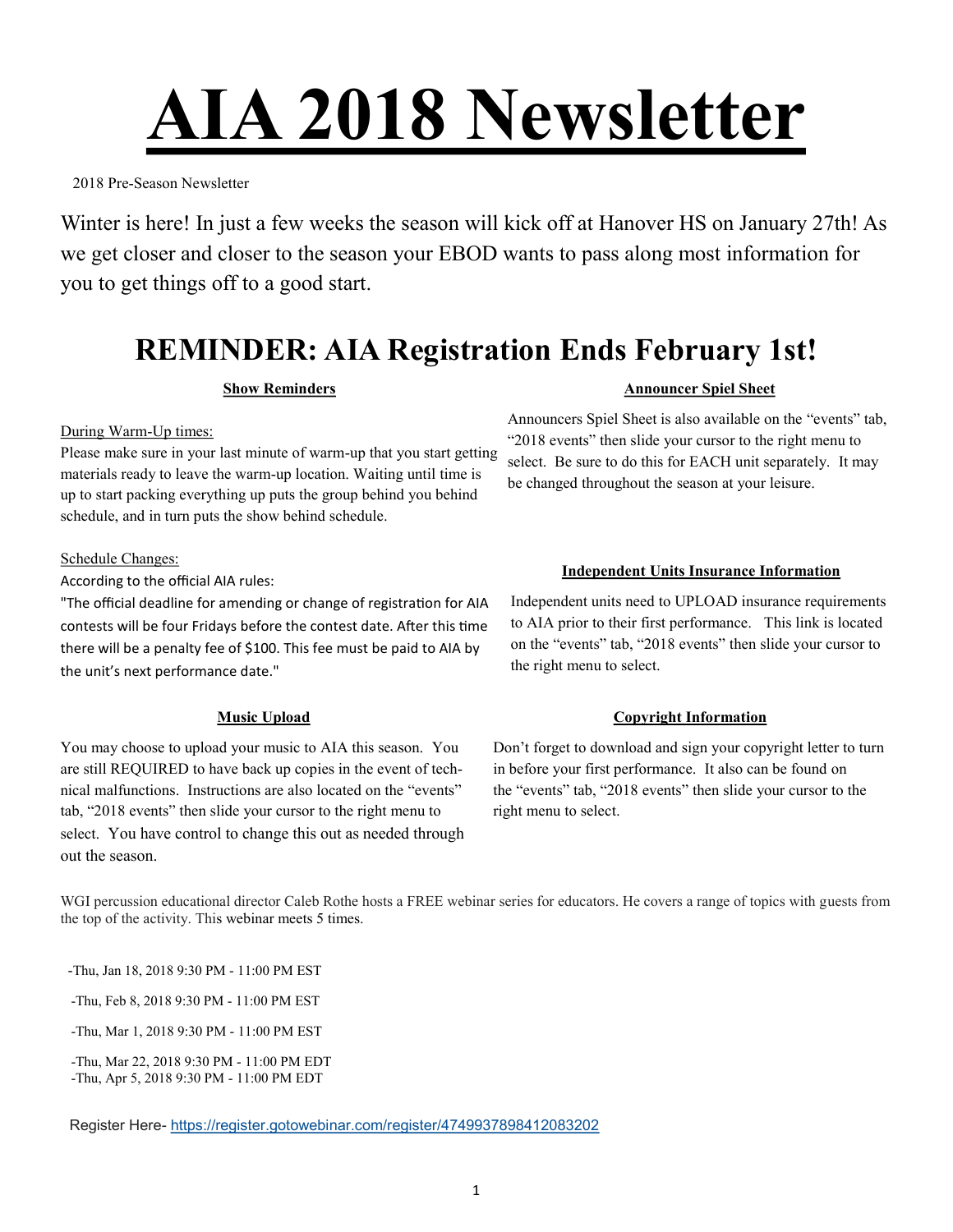# North Specific News

#### **Hanover HS Competition**

Hanover will be a two run show for the colorguards that are competing at the show. Guards will get a first run and then a live critique on the floor with staff, performers, and judges. After the dinner break the guards will get a second performance run and there will be no critique following the show.

#### **CompetitionSuite for 2 North Shows**

Due to a technical issue with 2 shows in the North - (Woodbridge and TJ  $(a)$  South County) these shows will be capped at 63 to allow the schools affected by the issue to perform at these shows. These are a special exception due to a technical error.

#### **Potomac HS Competition**

This information was emailed through CompetitionSuite

North Guard Units - Please be advised that registration for the Potomac Event has been opened to all color guard classes. If you wish to register for this event, you are now able to do so and must register by the February 1deadline.

Opening registration for all color guard classes for any event that falls on the same date as a local WGI Regional will be reviewed annually by the Executive Board and **may** be opened on a case by case basis; this does not guarantee this event will be opened every year. Thank you for your patience and understanding in this process..

## South Specific News

#### **Double Show Weekend**

The ebod is working on balancing the West Johnston and Clayton double show weekend. Schools and organizations with a percussion and guard unit competing will be kept at the same site and given priority. Units being moved to the Clayton site will be notified by email of the change.

#### **Planning for South Championships**

Planning for South championships in the new venue is in the works. More information to come by the end of January. If you would like to be a part of the championships planning committee please contact [laurie.cuffney@atlanticindoor.org.](mailto:laurie.cuffney@atlanticindoor.org)